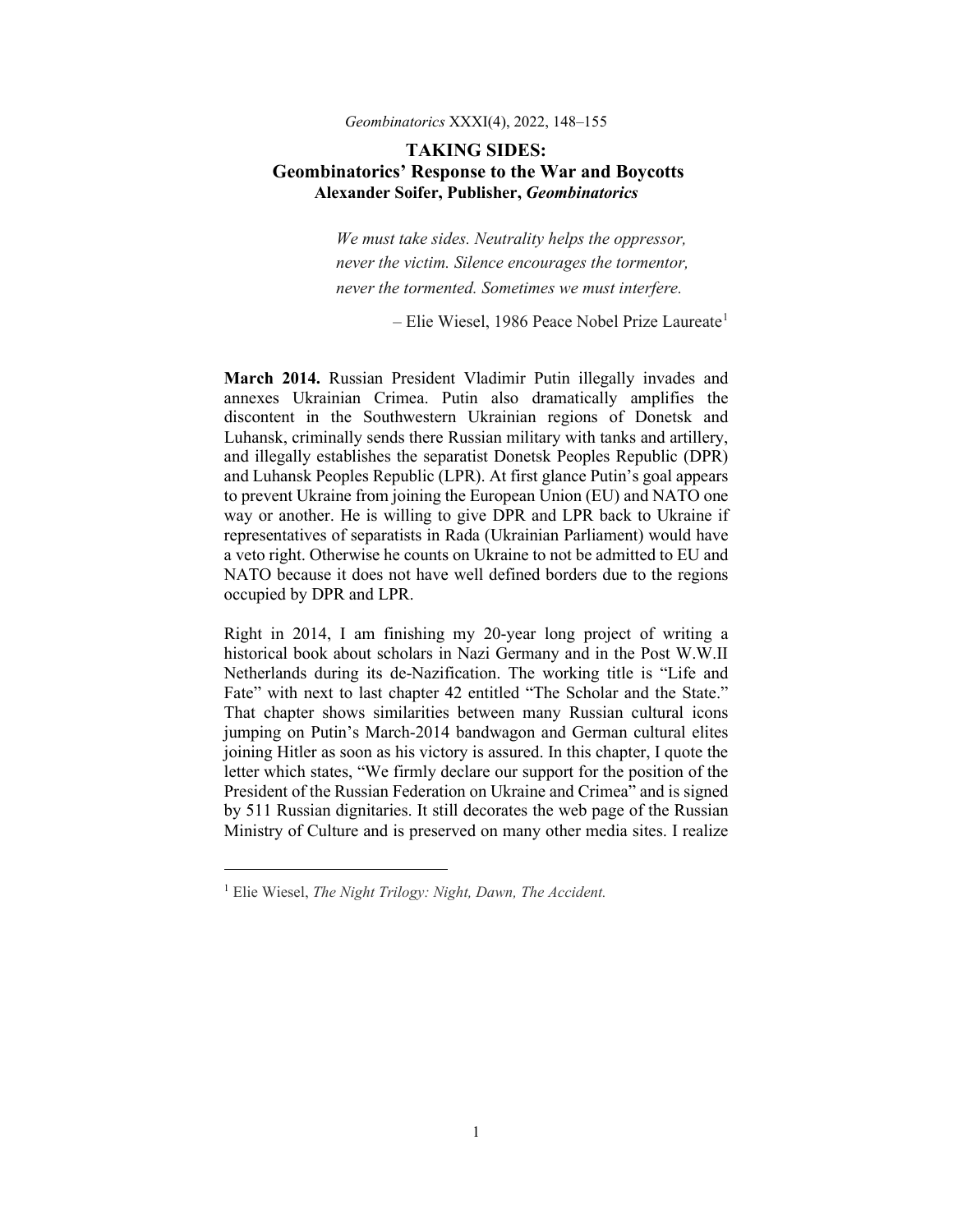the high urgency of 'now' and entitle the whole book with the title of chapter 42: *The Scholar and the State* [S].

**August 2018.** The General Assembly (GA) of the International Mathematics Union (IMU) meeting in São Paulo, Brazil, approves my persistent call for changing the name of one of IMU's main prizes, *The Rolf Nevanlinna Prize*. Needless to say I am pleased that the name of this Hitler lover and *SS* recruiter is replaced [by *The IMU Abacus Medal*], even though IMU never publicly explains the reason for the name change.

At the same meeting, by a vote of 83 to 63, GA grants the next 2022 International Congress of Mathematicians (ICM) to Saint Petersburg, Russia. Apparently, for IMU the illegal annexation of Ukrainian Crimea by Russia, and criminal incitement of separation from Ukraine of Donetsk and Luhansk regions with the use of Russian military force ("not a regular Russian army," Putin later explains) and Russian tanks and rockets is not important enough to choose a non-rogue host country for its Congress. Is Saint Petersburg attractive to IMU due to Russian government's coorganizing and financing the Congress? Some mathematicians immediately protest Russian hosting of ICM in a petition, detailing Russian assault on Crimea, Donetsk, and Luhansk and numerous human rights violations in Russia, calling for a boycott of the Russian Congress and of any engagement in a collaborative work inside Russia.

Masha Vlasenko of the Institute of Mathematics of the Polish Academy of Sciences spearheads the petition. Apparently, I am  $14<sup>th</sup>$  to sign it. With my signature, I include my justification for signing the petition:

I am grateful to the July 29-30, 2018, General Assembly (GA) of the International Mathematics Union (IMU) for following my urging and deciding to replace the name of Rolf Nevanlinna, a Hitler supporter, on its prize and medal. However, GA erred in granting criminal tyrant Putin a propaganda tool by selecting Russia for hosting ICM-2022. War on Georgia [2008], Annexation of Crimea, War on Ukraine, etc., etc., etc. are the gravest violations of the international law, and must not be rewarded. I do not think that for countries to order their mathematicians not to attend is right. I support the boycott on the individual level, by those who are not only mathematicians, but also human beings of high moral standards.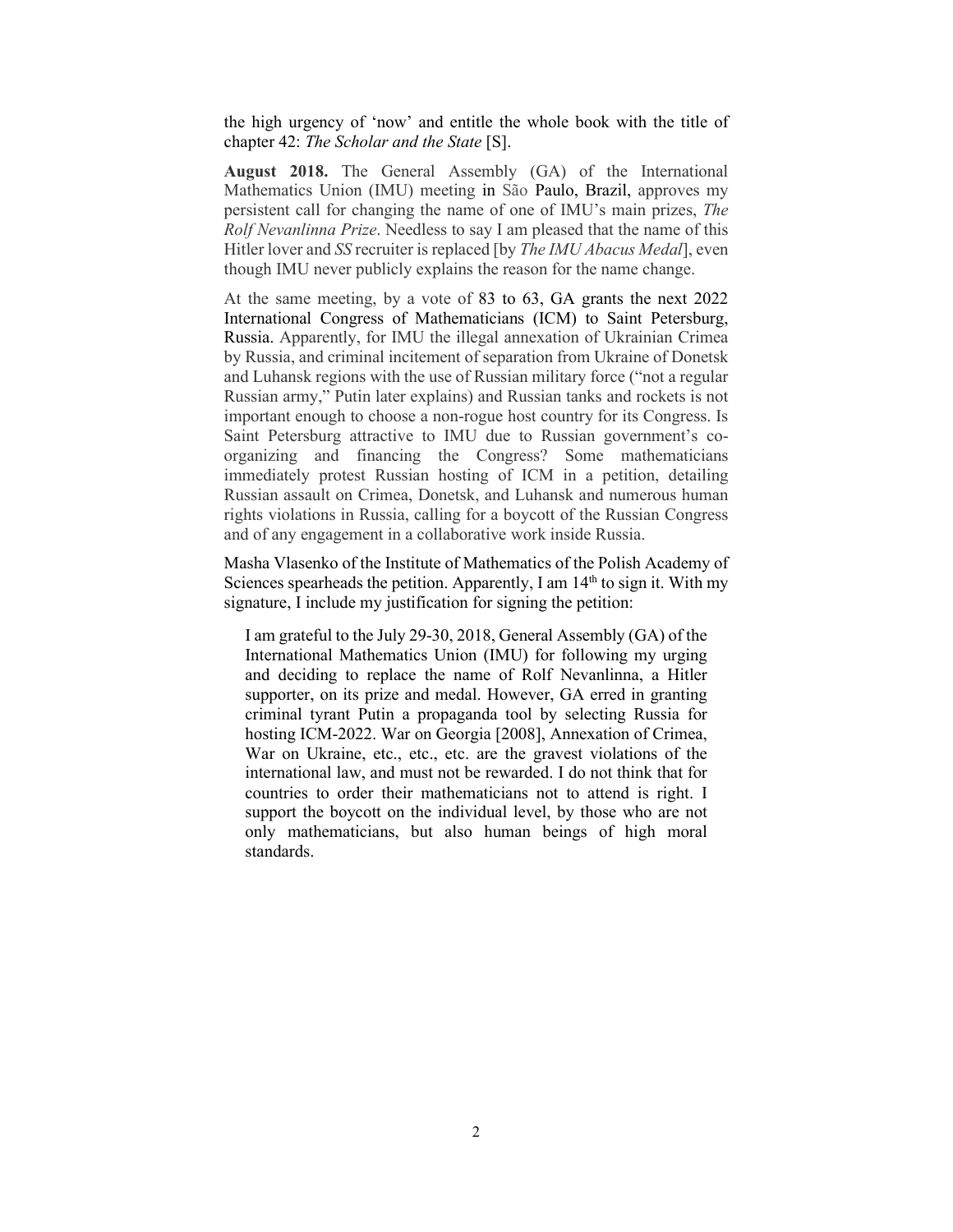As I understand, about 380 signatures are collected: <http://www.icm2022boycott.org/#signatories>.

**February 22, 2022.** Russia sends the so-called "peacekeeping force" to DPR and LPR. (Trump calls Putin "genius" for sending the peacekeeping force on tanks.)

**February 24, 2022.** Putin orders the so-called "special military operation" in Ukraine, which is, in fact, an all-out war on Ukraine by the Russian army of ca. 190,000. A new law is introduced in early March-2022 that provides up to 15 years of free food and lodging in prison for anyone spreading "feik [sic] news" about the "special military operation," for example, by calling it "invasion" or "war." Even a banner for "peace" is interpreted as a crime.

My quarter-a-century long friend and the great Polish film director Andrzej Wajda writes [W]:

So many people … seem ready and willing to sacrifice the common good for the sake of their own immediate comfort, people for whom the word "peace" seems nothing more than "leave me in peace," or "don't bother me."

Andrzej refers to filmmakers, but isn't it even more true about mathematicians, who often instead of choosing sides choose a sidewalks?

On Saturday, February 26, 2022, I urge the Executive Committee of the World Federation of National Mathematics Competitions to demand from EC of IMU to move or cancel the Russian ICM. Coincidentally, on the same day EC announces that the 2022 Congress will be fully virtual and hosted from outside of Russia. EC releases a letter stating "We strongly condemn the actions by Russia. Our deepest sympathy goes to our Ukrainian colleagues and the Ukrainian people. Given this situation, it is impossible for the IMU to host the ICM and the GA [General Assembly] as traditional in-person events in Russia."

All prizes, including *Fields Medals*, *The IMU Abacus Medal* (for the first time in 40 years not called *The Rolf Nevanlinna Prize*) are traditionally presented at the Congress. However, this year's prize ceremony and the General Assembly will be held in person at a not yet decided location outside of Russia.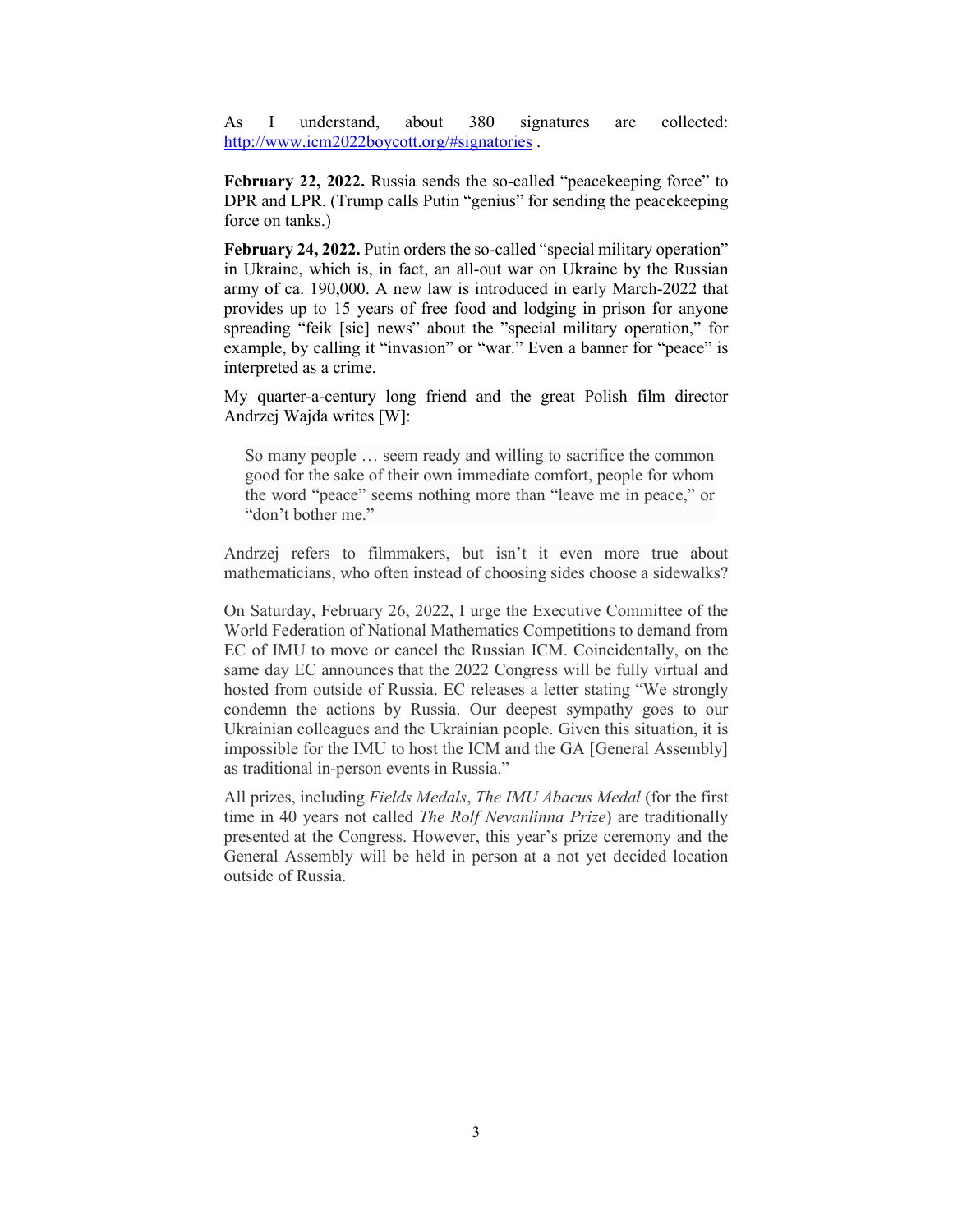A group of Russian mathematicians writes an open letter signed by more than 350 people protesting the invasion. "Mathematics has always been one of the few areas of fundamental science in which Russia has maintained a leading world position. As confirmation of this, Russia was supposed to host the most prestigious mathematical conference in the world...," they write. "In a situation where our country has become a military aggressor and, as a result, a rogue state, Russia's leadership positions in world mathematics will be irretrievably lost." Russian scientists and science journalists write another open letter against the invasion that collects nearly 7,000 signatures.

While it is a pleasant surprise to learn that ICM is moved out of Russia, I do not think going virtual is enough. Everyone who has spoken, or written, or otherwise expressed his or her support for Putin's War of 2008 on Georgia, or Putin's Wars of 2014 and 2022 on Ukraine must be disinvited from any participation in the Congress. Case in point: Rector of Moscow State University Viktor Sadovnichiy, who happens to be a Professor of Mathematician, is perhaps the most politically influential mathematician of Russia. He is also President of the Russian Union of Rectors, which on March 4, 2022, published a letter signed by 184 rectors https://www.kp.ru/daily/27373/4554795/:

Deeply respected colleagues!

 Before our eyes, events are taking place that disturb every citizen of Russia. This is Russia's decision to finally end the eightyear confrontation between Ukraine and Donbass, achieve the demilitarization [sic] and denazification [sic] of Ukraine, and thereby protect itself (!) from growing military threats.

 We, the Rectors' Corps of the Russian Federation, have been developing and strengthening Russian-Ukrainian scientific and educational ties for many decades, treating each other with care. Our joint research has made a huge contribution to world science, so the long-term tragedy in Donbass resonates with particular pain and bitterness in our hearts.

 It is very important these days to support our country, our army (!), which defends our security, to support our President, who, perhaps, suffered but made the most difficult but necessary decision in his life.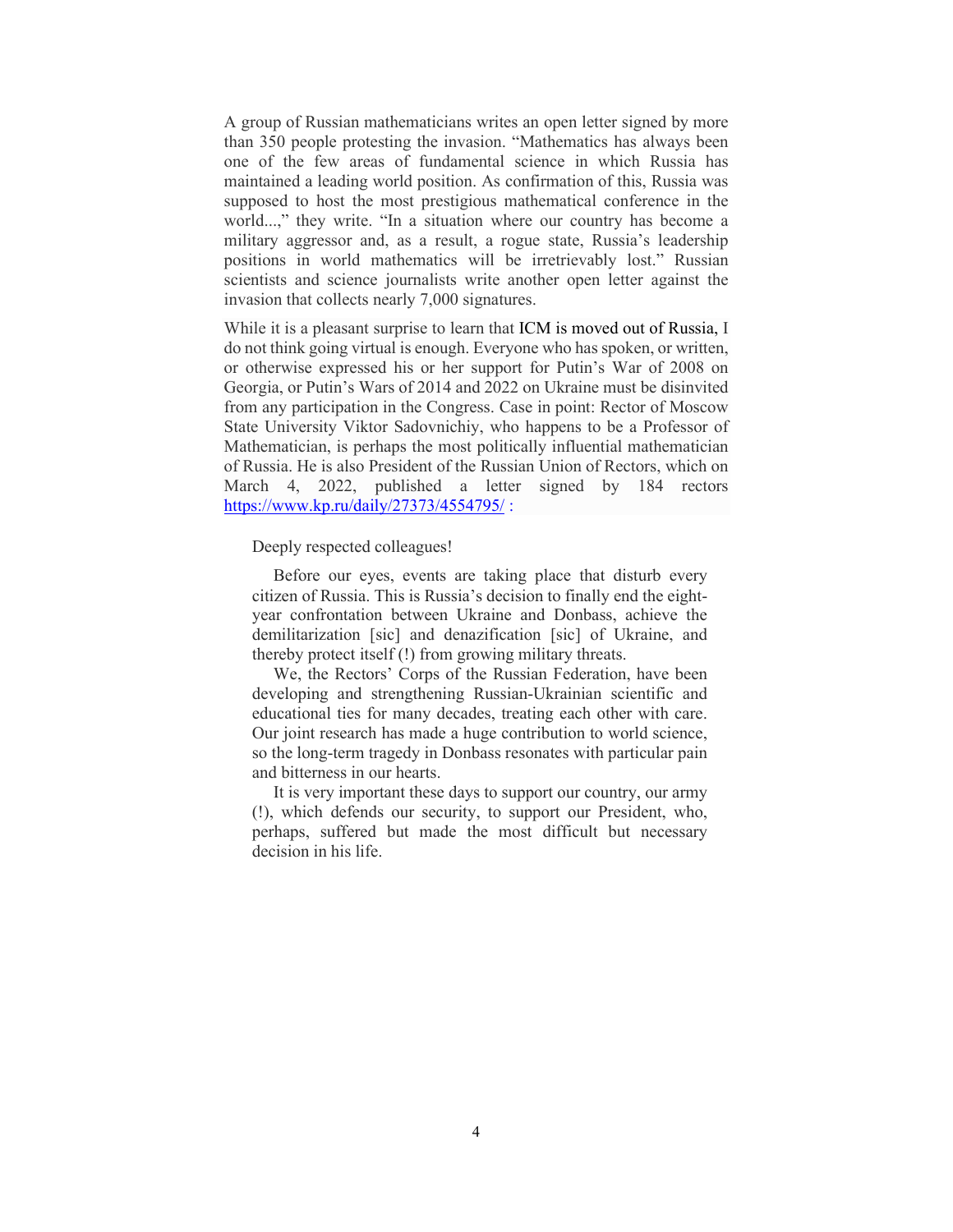It is important not to forget about our main duty – to conduct a continuous educational process, to instill patriotism in young people, the desire to help the Motherland. <snip>



Viktor Sadovnichiy, Professor of Mathematics, Rector of Moscow State University, A supporter of Putin's War on Ukraine Wikipedia, © council.gov.ru

As the most influential bureaucrat from mathematics, Sadovnichiy has and will likely play a role in the Russian ICM, especially in view of the fact that the Russian government co-organizes and co-funds the Congress. I find his participation in ICM in any capacity untenable and offensive in light of thousands of innocent Ukrainians killed and millions forced to leave behind their life's possessions and go abroad as empty-handed refugees.

This brings a question of boycotts. As a professor of cinema among my other hats, I closely follow events in the film community. On March 7, 2022, the Ukrainian Film Academy starts a petition calling on Film Institutions and Film Professionals to ban all Russian films (as of March 20, 2022, the number of signatures reaches 10,192**):**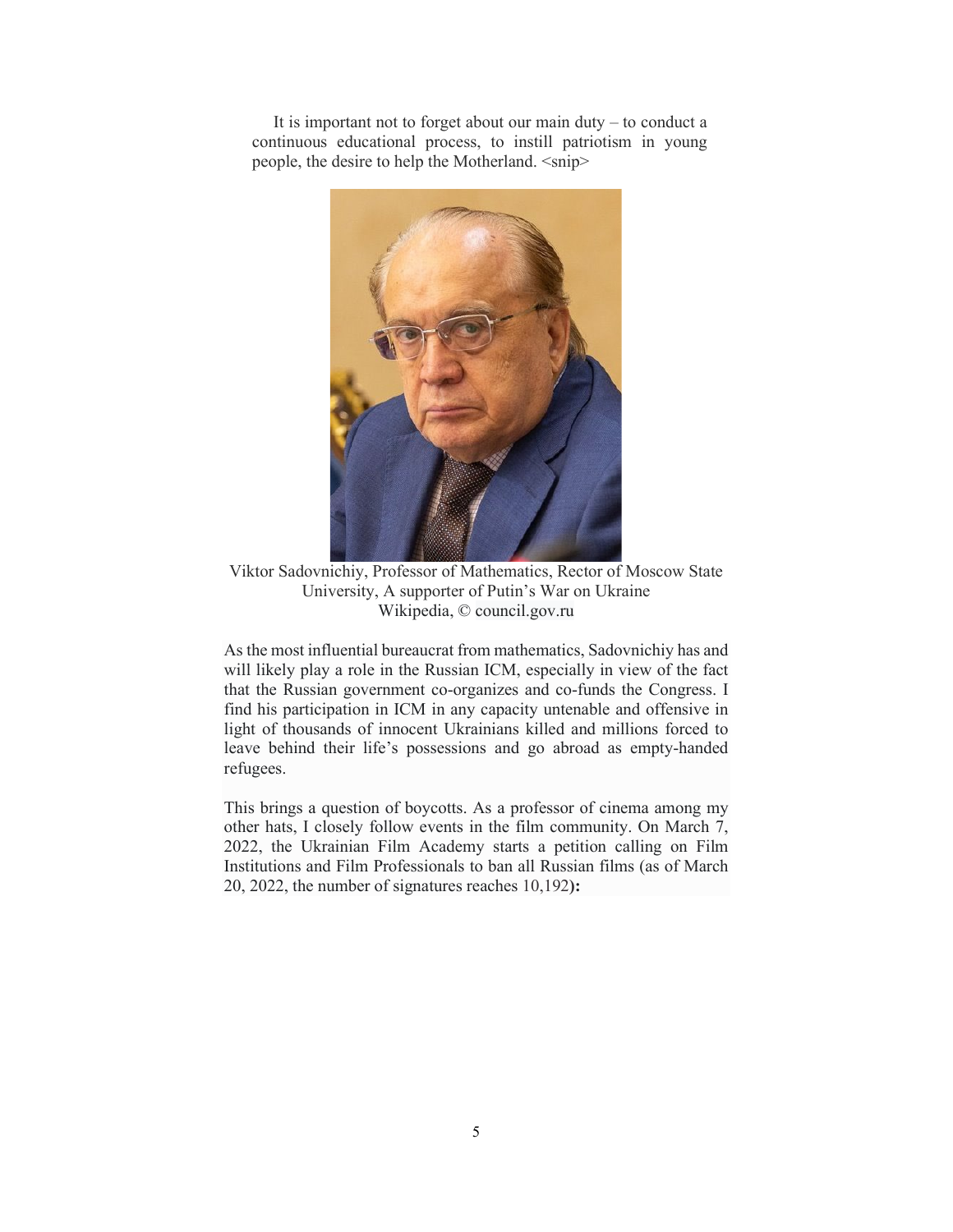We, the members of the Ukrainian Film Academy, on behalf of the Society of Ukrainian film professionals and cultural figures call for a boycott of Russian cinematography.

 As you know, starting in February 2014, the Russian Federation has been waging war against Ukraine, acting as an aggressor. Russia annexed the Autonomous Republic of Crimea and occupied parts of Luhansk and Donetsk regions, territories belonging to Ukraine. The Russian regime regularly commits war crimes against the Ukrainian civilian population, both in the above-mentioned regions and in the adjacent territories.

 On February 21, 2022, the Russian Federation recognized the independent quasi-republics "DPR" and "LPR" – within the territories of both occupied and controlled by Ukraine. And also deployed troops here.

 On February 24-25, Russia launched rocket attacks across Ukraine and launched an armed offensive in five regions, including its own and Belarus' borders, as well as Crimea.

 The outbreak of war in Ukraine is an attack on a civilized world with a democratic system, a crime committed in the heart of Europe. But at a time when world powers are imposing economic and political sanctions on the Russian Federation, the country continues to be active in the cultural field. In particular, several films made by Russia are regularly admitted to the programs of most world film festivals, and significant resources are spent on their promotion.

 The result of this activity is not only the spread of propaganda messages and distorted facts. It also boosts the loyalty of Russian culture – the culture of the aggressor state, which unleashed unjustified and unprovoked war in central Europe. Even the very presence of Russian films in the program of world film festivals creates the illusion of Russia's involvement in the values of the civilized world.

Given the above facts, we encourage:

**Council of Europe** – to exclude Russia from the Eurimages and terminate co-production agreements with it. We also call for the exclusion of the Russian Federation from the European Convention on Cinematographic Co-Production.

**Festivals** – not to allow in the competition and non-competition programs films produced by the Russian Federation or in coproduction with it.  $\langle \text{snip} \rangle$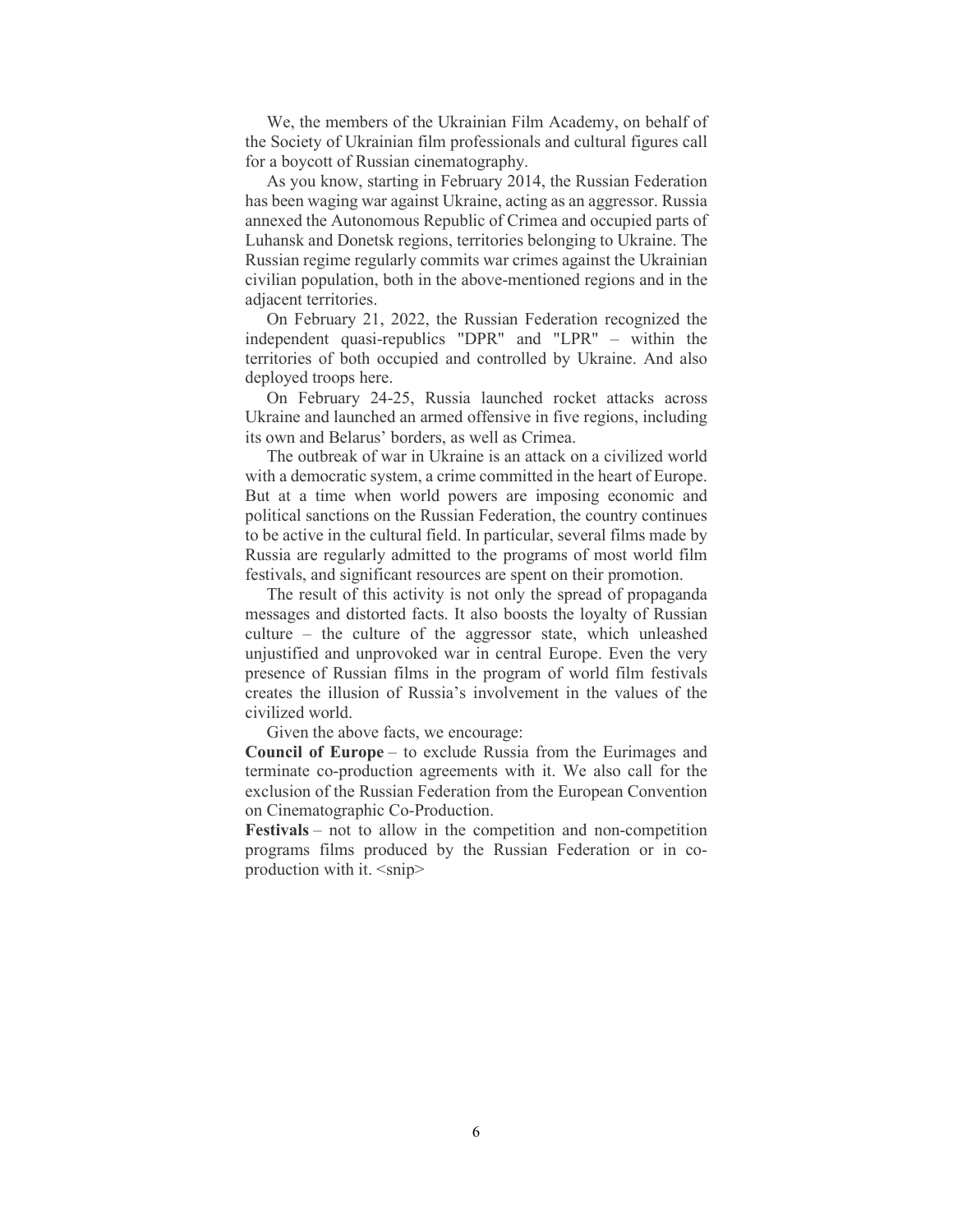The Ukrainian petition produces results. Glasgow and Stockholm International Film Festivals decide to ban all (!) Russian films. Not all festivals agree with the Ukrainian Filmmakers' approach.

The premier Cannes Film Festival disinvites the official Russian Delegation but does not ban the films of Russian directors, some of which risk their careers and even freedom by expressing in their films, interviews, and video clips their opposition to the War on Ukraine and Putin's regime. My friend Andrey Zvyagintsev and Yuri Bykov are clear examples of such bravery.

"Among Russian filmmakers, there are people who have condemned the war, who oppose the regime and openly expressed their condemnation. And in a way they're victims of this whole conflict like the rest of us," the Ukrainian film director Sergei Loznitsa told *The Hollywood Reporter*. "I was hoping that society these days is more intelligent, more sophisticated, than to apply this collective guilt to an entire community," he added.



Sergei Loznitsa, Celebrated Ukrainian Film Director, A strong opponent of Russia's War on Ukraine; Official Website https://loznitsa.com/vita/

I completely agree with Sergei Loznitsa, the director of powerful films about Ukrainian tragedies, such as "Donbass", "Maidan", "Baby Yar", who writes in *The Hollywood Reporter*: